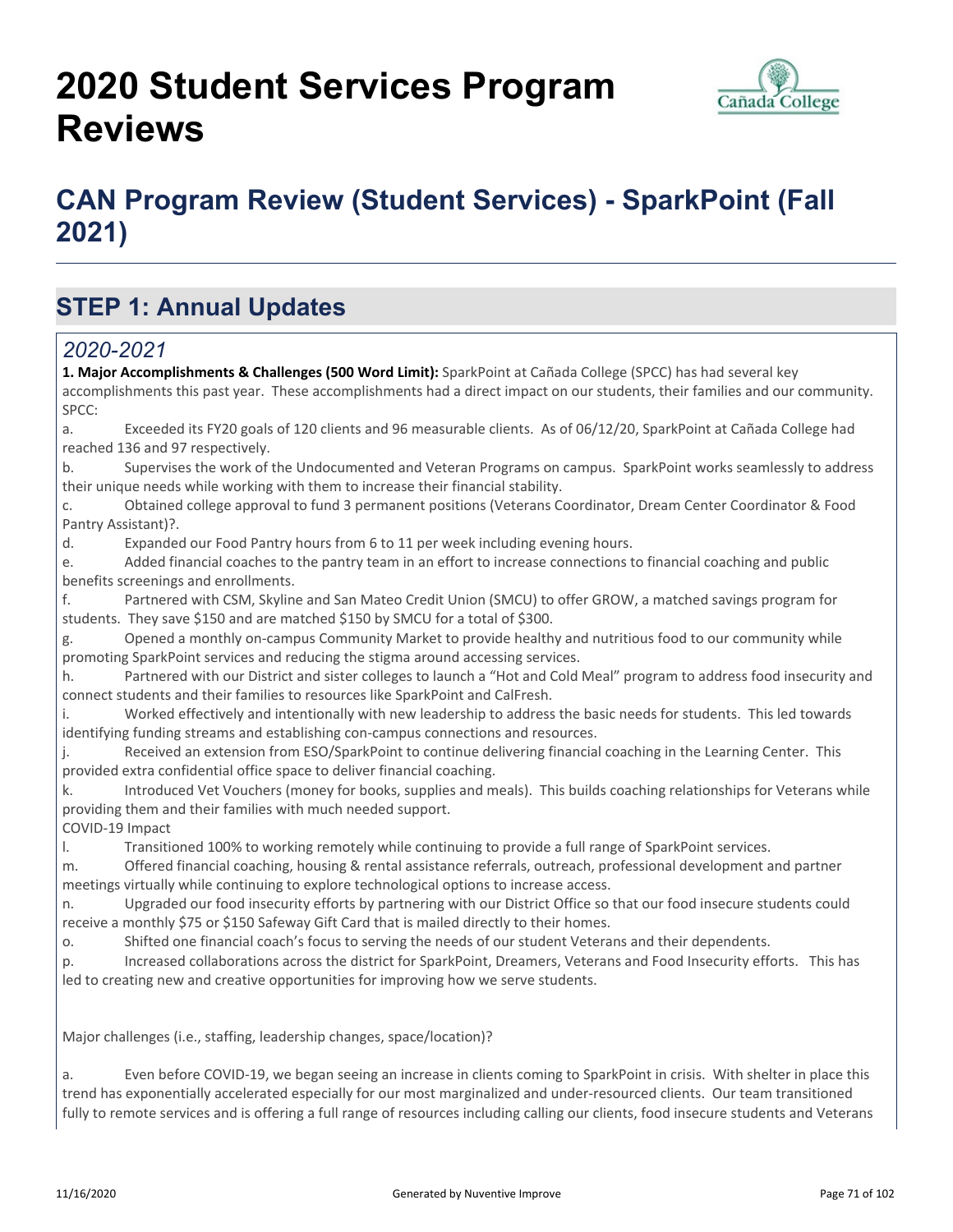to extend SparkPoint services and connecting them to resources offered by our partner agencies.

b. COVID-19 also impacted our future funding. Due to expected budget reductions in college, state and partner funding, our services will need to be adjusted. Permanent SPCC positions which were approved by the College in December were paused during this financial period of uncertainty. SPCC is working with leadership to explore alternate funding streams for FY21. c. Year-over-year funding continues to also be a challenge even prior to COVID-19. SPCC has accessed funding from additional sources including the State Chancellors Office, the US Department of Education, College Equity funding, and a local foundation. Although several of these funding streams are not available for FY21, SPCC is working with the college to explore funding options

**2. Proposed Changes:** COVID-19 led us to change how we deliver SparkPoint services. We have now transitioned to 100% remote services. However, due to students coming to us more consistently in crisis, we have had to transition to making referrals to partner agencies for some detailed services. SparkPoint still works with clients throughout the process but because student challenges are now more complex and multi-layered, they are taking 3-5 times longer to address. When coupled with students not having the time to work with SparkPoint at the pace they used to (due to the multiple barriers and obligations they are facing), it is taking our coaches much longer to resolve student issues. Many times, 5-10 hours of high touch services.

Therefore, we need to triage issues and make the appropriate referrals so coaches can focus on the more complicated requests.

We are also all learning how to effectively work from home remotely.

**3. Impact of Resource Allocations Process:** SparkPoint requested a financial coach last year but it was not approved. This resulted in our decreased ability to serve our under-resourced and at risk populations more intently. COVID-19 has further compounded the need for more support as SparkPoint now also oversees the Food Grant Program. **4. SAOs and SLOs:** SAO1 - SparkPoint will serve 120 clients of which 96 will receive high-touch services.

SAO2 - SparkPoint will provide pre/post surveys to measure SparkPoint impact.

SAO3 - SparkPoint will blend financial literacy into partner programs.

**5. SAO/SLO Assessment Results and Impact:** SAO1 - SparkPoint will serve 120 clients of which 96 will receive high-touch services. - Met

SparkPoint exceeded the FY20 goals by serving 136 and 97 students respectively. This met our United Way Bay Area Goal.

SAO2 - SparkPoint will provide pre/post surveys to measure SparkPoint impact. - In progress.

COVID-19 paused this effort as we were planning on implementing the surveys in late April 2020. With the pandemic in place, SparkPoint had to shift how it rolled out services and met students' financial needs.

SAO3 - SparkPoint will blend financial literacy into partner programs. - Met

This was an overwhelming success. SparkPoint partnered with ESO/SparkPoint to deliver direct financial literacy in B9, Floor 2, partnered with ESO/Adelante to integrate financial literacy into their curriculum and expanded Cañada Cash into both Career and Transfer services. **Annual Update Status:** Complete

#### **Related Documents & Links:**

[Classified Hiring Justification - OAII - Pantry FY21.pdf](https://sanmateo.improve.nuventive.com:443/tracdat/viewDocument?y=snyAlSwkl2S2)

### **Goal Description: Financial Coaching Capacity for SparkPoint at Cañada College - COVID-19 Era**

Provide funding for additional SparkPoint Coordinator (salaries, benefits and resources) to carryout job functions during COVID-19 period when students are experiencing increased levels of financial and emotional crisis. SparkPoint Coordinators provide multiple levels of socio-economic supports focusing on financial education and including food insecurity, housing referral, rental assistance and additional emergency financial supports. These all positively impact student retention, success and persistence.

**Relevant Program Review Cycle:** 2020-2021 **Estimated Start Date:** 07/01/2021 **Goal Status:** 2 - Continuing (PR)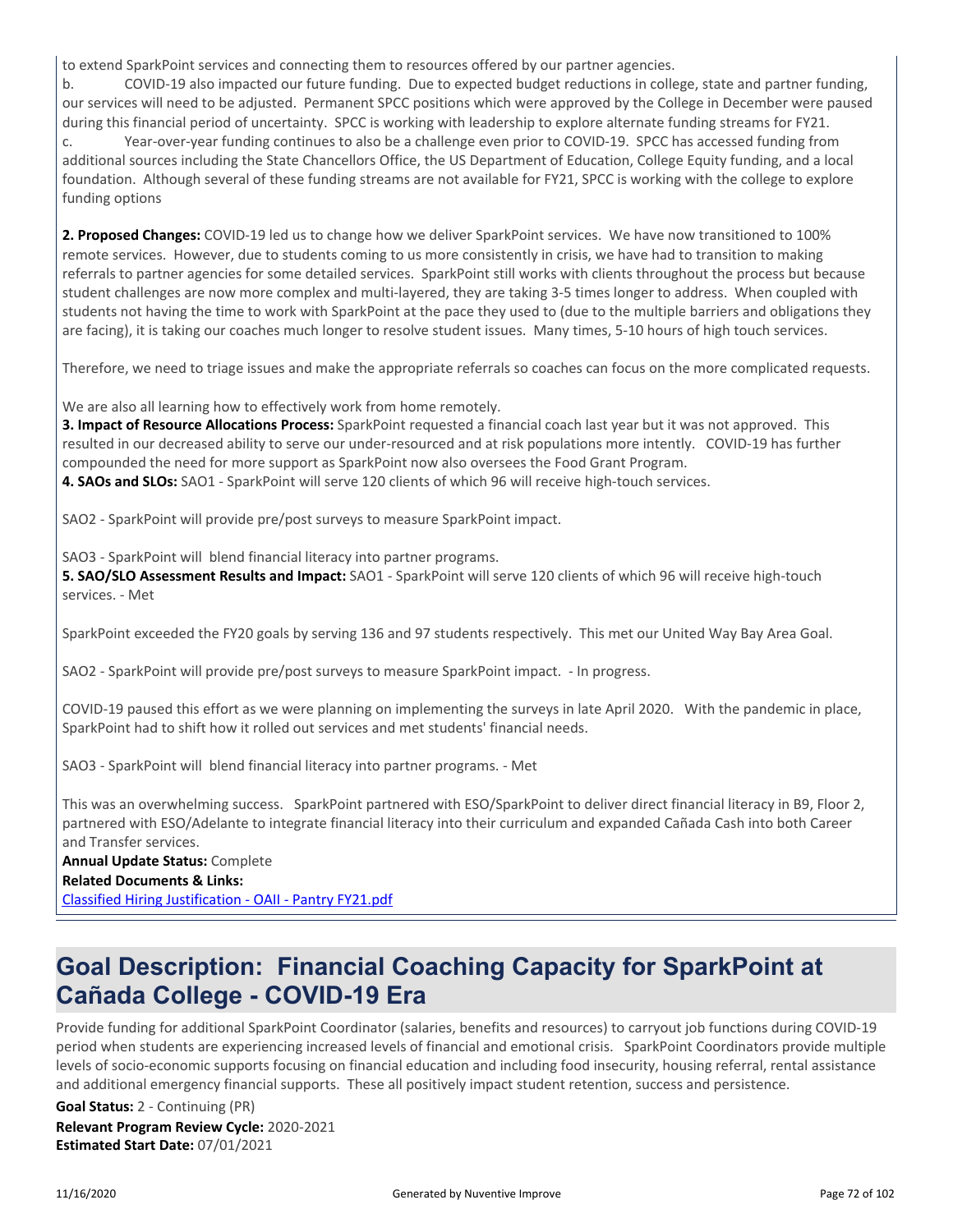#### **Estimated Completion Date:** 06/30/2022

**Who's Responsible for this Goal?:** Adolfo Leiva; Wissem Bennani

**Please select the college goals with which your program goal aligns.:** Student Completion/Success - Provide educational and student services programs that highlight inclusivity, diversity, and equity in their mission to help students meet their unique educational goals and minimize logistical and financial barriers to success., Community Connections - Build and strengthen collaborative relationships and partnerships that support the needs of, reflect, and enrich our diverse and vibrant local community., Organizational Development - Focus institutional resources on the structures, processes, and practices that invest in a diverse student population and prioritize and promote equitable, inclusive, and transformative learning.

**Please select the college strategic initiatives with which your program goal aligns.:** Improve Student Completion, K-12 & Adult School Partnerships, Connect Students with Internships and Mentorships, Create an Alumni Network, Enhance Marketing, Hold On-Campus Events, Partner with 4-Year Colleges and Universities, Implement Guided Pathways, Implement Guided Pathways, Create Process for Innovation, Promote a Climate of Inclusivity, Institutionalize Effective Structures to Reduce Obligation Gaps

#### *Action Plans*

**2019-2020 -** Provide financial literacy certification for SparkPoint Financial Coaches - Vendor Association of Financial Counseling and Planning: Certification: Accredited Financial Counselor (Active)

**Who's Responsible for Completing this Action Plan?:** Adolfo Leiva, Julie Lamson

**Estimated Completion Date:** 06/30/20

**Related Documents & Links:**

[Accredited Financial Counselor Email.docx](https://sanmateo.improve.nuventive.com:443/tracdat/viewDocument?y=eOJadZbTJS9w) [Accredited Financial Counseling and Planning](https://sanmateo.improve.nuventive.com:443/tracdat/viewDocument?y=YlRawhiZYdas)

**2019-2020 -** Secure additional long-term financial coaching office (Active)

**Who's Responsible for Completing this Action Plan?:** Adolfo Leiva **Estimated Completion Date:** 01/02/2020

**2019-2020 -** Hire an additional Permanent SparkPoint Coordinators / Financial Coaches - Additional support is needed to meet the growing financial, food insecurity and homelessness needs of students due to the increasing cost of living in the Bay Area. Selfsufficiency standards for a family of 4 in the San Mateo County average over \$127,000 per year. (Active)

**Related Documents & Links:** [Classified Hiring Justification - SparkPoint Coordinator FY20.docx](https://sanmateo.improve.nuventive.com:443/tracdat/viewDocument?y=l1gsY77vl2Tz) **Who's Responsible for Completing this Action Plan?:** Adolfo Leiva, Manuel Perez **Estimated Completion Date:** 03/31/19

#### *Resource Requests*

**Hiring an additional SparkPoint Coordinator -** The need for SparkPoint services is increasing with the high cost of living. Qualified coaches need to be outreaching and also meeting with students. We are at capacity.

Due to COVID-19, students are increasingly coming to SparkPoint facing multiple layers of crisis. These needs are often urgent and have negative financial impacts on students if timely action is not taken. However, due to the nature of the crisis that students are facing, the average amount of time needed to resolve student issues has increased 3 fold. Additionally, as the pandemic has stretched out, the needs or our under-resourced and marginalized students are only compounding at a growing rate.

**Status:** Continued Request - Active **Type of Resource:** Non-Instructional Personnel

**Cost:** 95560

**One-Time or Recurring Cost?:** Recurring Cost

**Critical Question: How does this resource request support closing the equity gap?:** This position will close the equity gap by providing students with access to resources they may not have known about, did not know they could access, did not know how to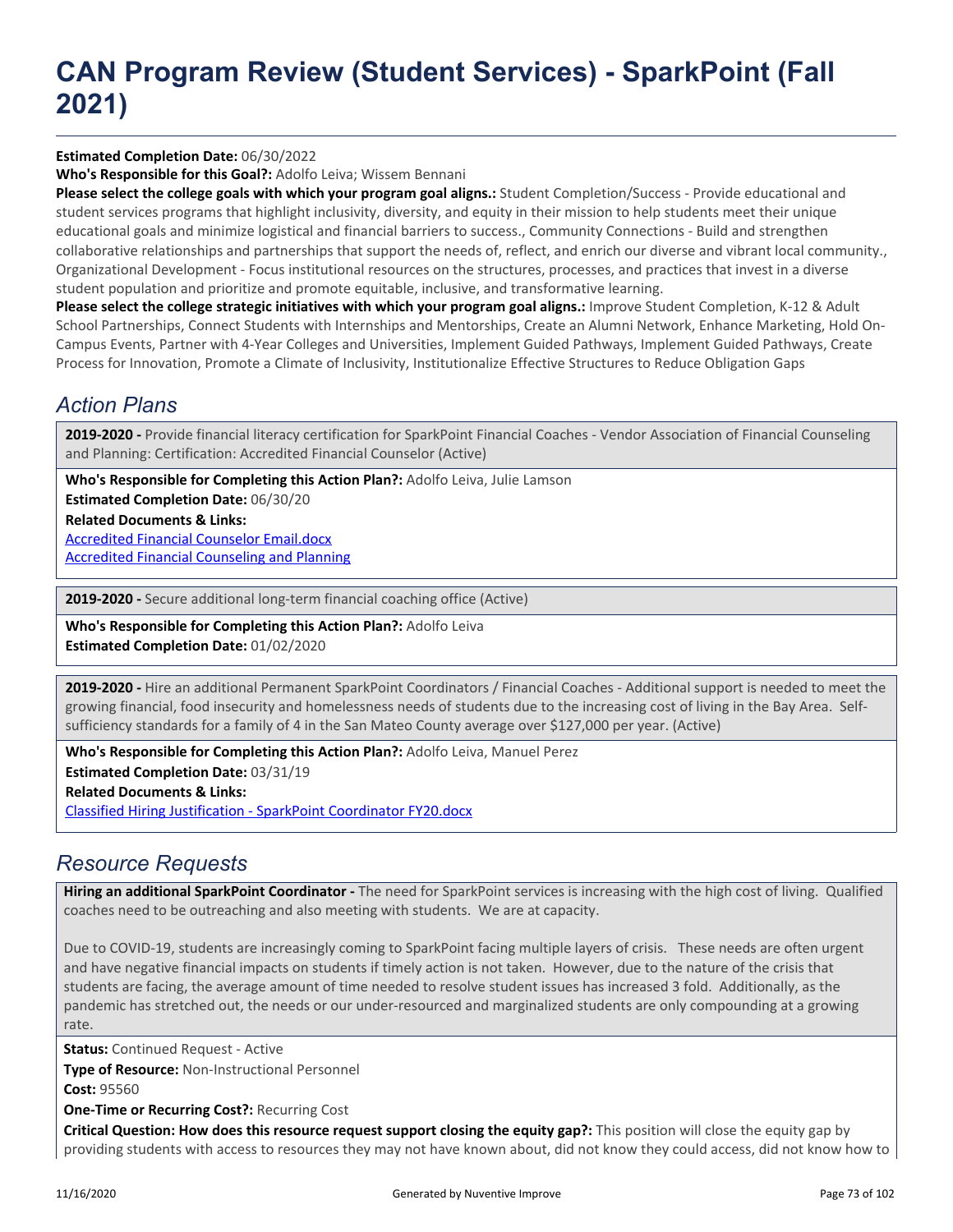access and did not know they were eligible for. Since SparkPoint also serves students' family members by increasing financial stability within the family unit, it creates s pathway for students' family members to access college and increase their ability to break the cycle of poverty that has historically held back our under-resourced students. Additionally, SparkPoint works closely with EOPS, CalWORKs, TRIO, CWD, Puente, Food Grant Program students and Veterans to ensure that equity gaps are closed and that the work that is done is with social justice lens.

**Critical Question: How does this resource request support Latinx and AANAPISI students?:** The Director of SparkPoint also oversees the Dream Center and the work of the Dream Center PSC, all Latinx students are directly supported by all SparkPoint services and resources.. In addition, SparkPoint is open to all students and the community including AANAPISI.

SparkPoint serves all students, regardless of their immigration status with increasing their financial stability. This includes Latinx and AANAPISI students. Many of our under-resourced students are Latinx and ANNAPISI.

### **Goal Description: Signage for SparkPoint**

Increase visibility for SparkPoint servcies on campus (signage & wayfinding). There is currently no college wayfinding signage leading to neither SparkPoint financial coaching nor the food pantry.

**Goal Status:** 2 - Continuing (PR)

**Relevant Program Review Cycle:** 2020-2021

**Estimated Start Date:** 01/01/2021

**Estimated Completion Date:** 08/01/2021

**Who's Responsible for this Goal?:** Adolfo Leiva, Wissem Bennani

**Please select the college goals with which your program goal aligns.:** Student Completion/Success - Provide educational and student services programs that highlight inclusivity, diversity, and equity in their mission to help students meet their unique educational goals and minimize logistical and financial barriers to success., Organizational Development - Focus institutional resources on the structures, processes, and practices that invest in a diverse student population and prioritize and promote equitable, inclusive, and transformative learning.

**Please select the college strategic initiatives with which your program goal aligns.:** Develop Clear Pathways, Improve Student Completion, K-12 & Adult School Partnerships, Create an Alumni Network, Enhance Marketing, Hold On-Campus Events, Partner with 4-Year Colleges and Universities, Implement Guided Pathways, Implement Guided Pathways, Create Process for Innovation, Promote a Climate of Inclusivity, Institutionalize Effective Structures to Reduce Obligation Gaps, Update Facilities Master Plan

#### *Action Plans*

**2019-2020 -** Add signage to SparkPoint for SparkPoint Center - Currently, there is no signage identifying where the SparkPoint Center is nor is there wayfinding signage orienting visitors where to find the SparkPoint Center on campus (Active)

**Related Documents & Links:** [Landmark estimate.27861b.pdf](https://sanmateo.improve.nuventive.com:443/tracdat/viewDocument?y=UM5g4ygvFHcF) **Who's Responsible for Completing this Action Plan?:** Adolfo Leiva **Estimated Completion Date:** 01/15/20

#### *Resource Requests*

**Signage for SparkPoint -** There is no current signage indicating that you are at SparkPoint

**Status:** Continued Request - Active **Type of Resource:** Contract Services **Cost:** 1786.02 **One-Time or Recurring Cost?:** One-Time Cost **Critical Question: How does this resource request support closing the equity gap?:** Many students (especially new students and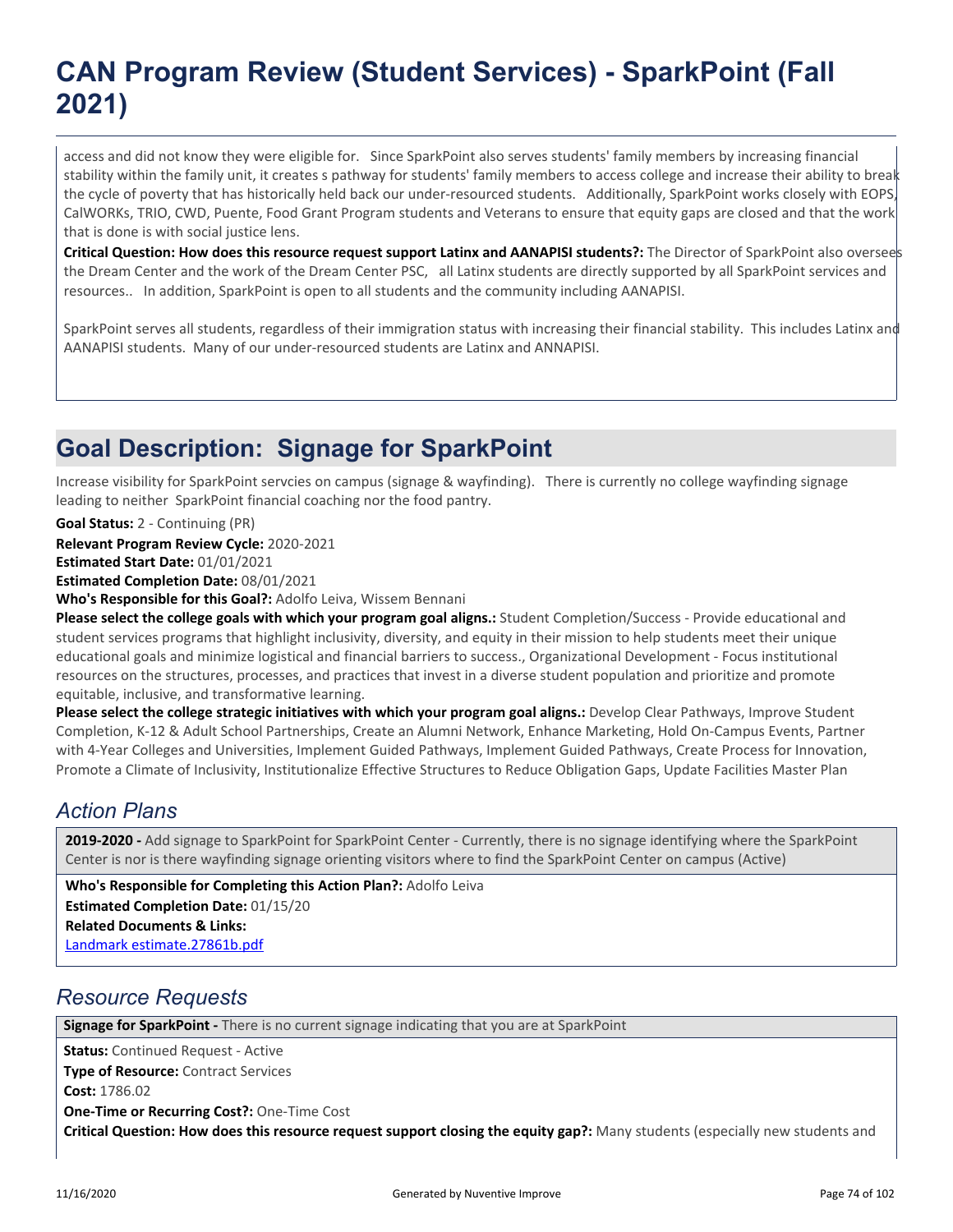students who have never accessed SparkPoint services previously) are unfamiliar with the campus and clear signage and wayfinding would close the equity gap by making it easier for students to access timely resources. Since all students can access SparkPoint and SparkPoint is designed to increase knowledge and access to services, equity gaps would be closed. Additionally, the soft reminder to visit SparkPoint may lead a student to access services "in-time" to make a difference and stay on track to reduce time to completion. Otherwise, by the time the connect wtih SpakPoint, it may be too late in the semester.

**Critical Question: How does this resource request support Latinx and AANAPISI students?:** Clear signage would benefit Latinx and AANAPISI students by making it easier for them to find the financial coaching offices and the food pantry. Additionally, it would serve as a marketing (reminder) for them to stop by and avail of SparkPoint resources.

### **Goal Description: Increase Food Pantry Capacity**

Hire a 0.48 FTE OAII to staff the pantry

**Goal Status:** 2 - Continuing (PR)

**Relevant Program Review Cycle:** 2021-2022

**Estimated Start Date:** 01/02/2020

**Estimated Completion Date:** 03/13/2021

**Who's Responsible for this Goal?:** Adolfo Leiva, Wissem Bennani

**Please select the college goals with which your program goal aligns.:** Student Completion/Success - Provide educational and student services programs that highlight inclusivity, diversity, and equity in their mission to help students meet their unique educational goals and minimize logistical and financial barriers to success., Community Connections - Build and strengthen collaborative relationships and partnerships that support the needs of, reflect, and enrich our diverse and vibrant local community., Organizational Development - Focus institutional resources on the structures, processes, and practices that invest in a diverse student population and prioritize and promote equitable, inclusive, and transformative learning.

Please select the college strategic initiatives with which your program goal aligns.: Improve Student Completion, Expand Cohort Bridge Programs, K-12 & Adult School Partnerships, Create an Alumni Network, Enhance Marketing, Hold On-Campus Events, Partner with 4-Year Colleges and Universities, Implement Guided Pathways, Implement Guided Pathways, Create Process for Innovation, Promote a Climate of Inclusivity

#### *Action Plans*

**2018-2019 -** Hire a 0.48 FTE OAII to increase SparkPoint's capacity to distribute healthy and nutritious food (Active)

**Related Documents & Links:** [Classified Hiring Justification - OAII - Pantry FY20.docx](https://sanmateo.improve.nuventive.com:443/tracdat/viewDocument?y=ElKAAxjisZOS) **Who's Responsible for Completing this Action Plan?:** Char Perlas, Adolfo Leiva **Estimated Completion Date:** 03/15/19

### **Goal Description: Increase Connecting students to food resources & expanding CalFresh enrollments**

Purchase a b/w printer for the Food Pantry so students can be screened and enrolled for CalFresh (Food Stamps) benefits

**Goal Status:** 2 - Continuing (PR)

**Relevant Program Review Cycle:** 2020-2021

**Estimated Start Date:** 01/02/2020

**Estimated Completion Date:** 03/30/2021

**Who's Responsible for this Goal?:** Adolfo Leiva, Wissem Bennani

**Please select the college goals with which your program goal aligns.:** Student Completion/Success - Provide educational and student services programs that highlight inclusivity, diversity, and equity in their mission to help students meet their unique educational goals and minimize logistical and financial barriers to success., Community Connections - Build and strengthen collaborative relationships and partnerships that support the needs of, reflect, and enrich our diverse and vibrant local community.,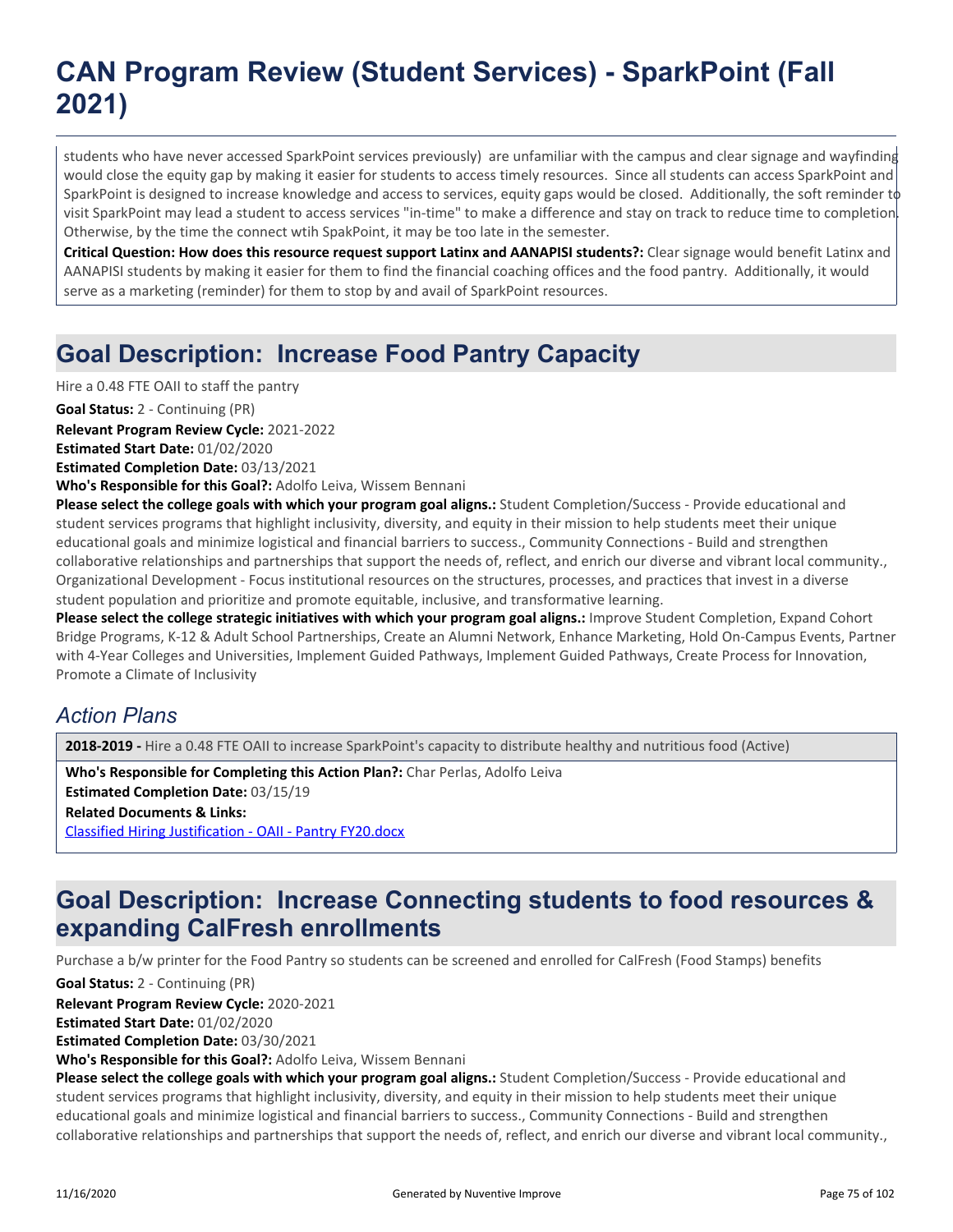Organizational Development - Focus institutional resources on the structures, processes, and practices that invest in a diverse student population and prioritize and promote equitable, inclusive, and transformative learning.

**Please select the college strategic initiatives with which your program goal aligns.:** Improve Student Completion, K-12 & Adult School Partnerships, Enhance Marketing, Hold On-Campus Events, Implement Guided Pathways, Create Process for Innovation, Promote a Climate of Inclusivity, Institutionalize Effective Structures to Reduce Obligation Gaps

#### *Action Plans*

2019-2020 - Purchase a b/w printer for the Food Pantry (Active)

**Related Documents & Links:** [Food Pantry Printer - Cart.pdf](https://sanmateo.improve.nuventive.com:443/tracdat/viewDocument?y=pLKR6o6lUA1b) **Who's Responsible for Completing this Action Plan?:** Adolfo Leiva **Estimated Completion Date:** 01/02/19

#### *Resource Requests*

Purchasing a B/W printer for the Food Pantry - SparkPoint would like to increase students income when eligible by screening and enrolling them in SparkPoint. Additionally, the pantry has found an increasing need to print out information on community services and resources on-site at the pantry.

**Status:** Continued Request - Active **Type of Resource:** Supplies (Items less than \$5000) **Cost:** 344.59 **One-Time or Recurring Cost?:** One-Time Cost

Purchasing a B/W printer for the Food Pantry\_copy - SparkPoint would like to increase students income when eligible by screening and enrolling them in SparkPoint. Additionally, the pantry has found an increasing need to print out information on community services and resources on-site at the pantry.

**Status:** Continued Request - Active **Type of Resource:** Supplies (Items less than \$5000) **Cost:** 344.59

**One-Time or Recurring Cost?:** One-Time Cost

**Critical Question: How does this resource request support closing the equity gap?:** Many students who come to the pantry are in need of resources and we often need to print out referrals, contact information and general information including instructions. These resources are all working towards eliminating equity gaps by increasing access to information for under-resourced students. **Critical Question: How does this resource request support Latinx and AANAPISI students?:** Many of the Food Pantry students who are in need of resources are Latinx or AANPISI students so Pantry staff, including financial coaches and coordinators provide information designed to increase financial stability for Latinx and AANAPISI students. This then leads towards increased retention for students.

### **Goal Description: Increase Food Pantry Capacity\_1**

Hire a 0.48 FTE OAII to staff the pantry

**Relevant Program Review Cycle:** 2021-2022 **Goal Status:** 2 - Continuing (PR)

**Estimated Start Date:** 01/02/2020

**Estimated Completion Date:** 03/13/2021

**Who's Responsible for this Goal?:** Adolfo Leiva, Wissem Bennani

**Please select the college goals with which your program goal aligns.:** Student Completion/Success - Provide educational and student services programs that highlight inclusivity, diversity, and equity in their mission to help students meet their unique educational goals and minimize logistical and financial barriers to success., Community Connections - Build and strengthen